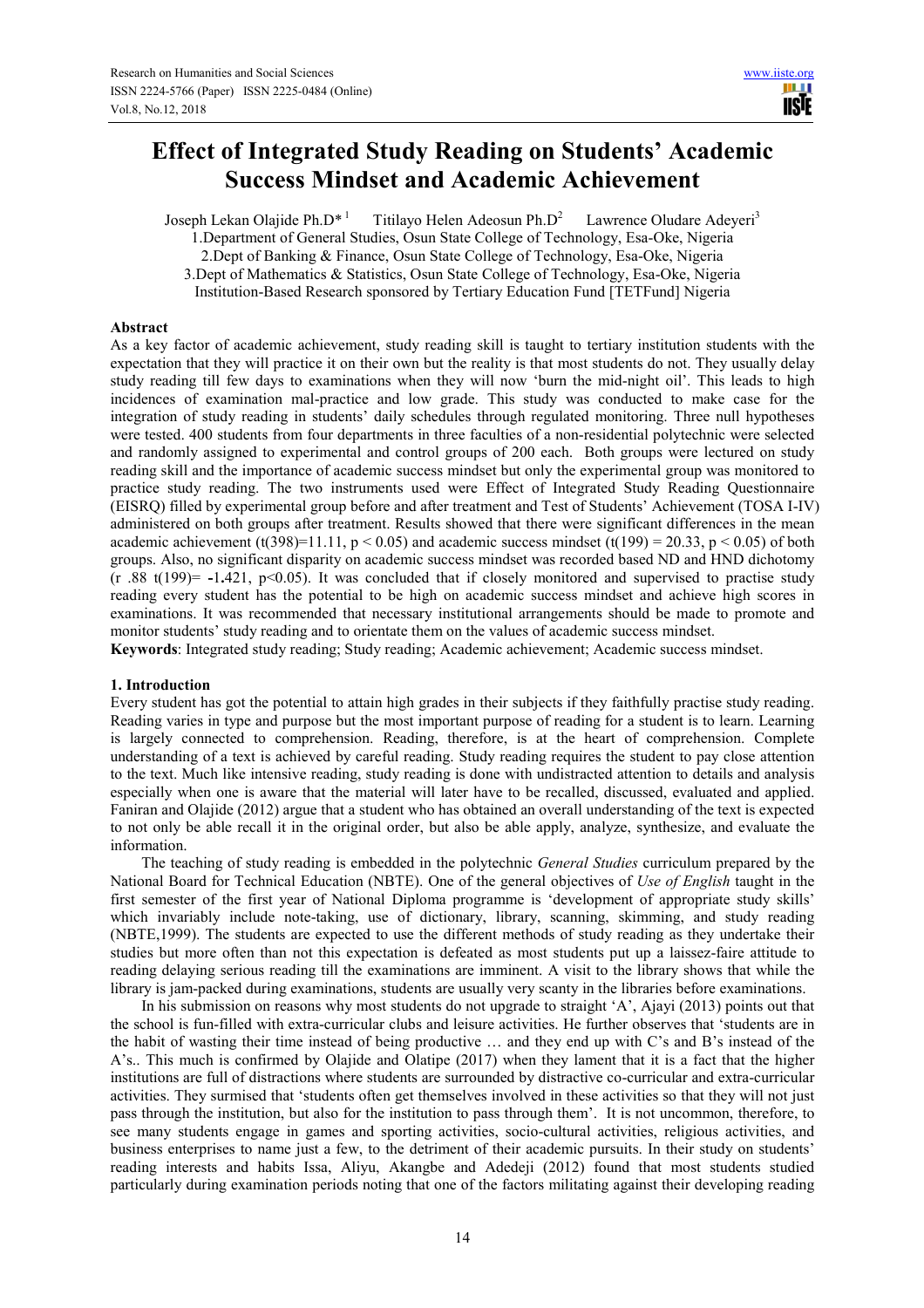interests and habits include unserious attitude which makes them relegate their academic assignments to the background.

Reading is a great factor for academic success; not just reading but effective reading achieved through proper study reading habits. Students must be able to overcome the innumerable distractions encountered in study reading to be able to obtain an overall understanding of the text required to 'not only be able recall it in the original order, but also be able apply, analyze, synthesize, and evaluate the information' as posited by Faniran and Olajide (2012). Bodekaer (2015) warns against the dangers of distractions for aspiring successful students. According to him, research has shown that distractions can be incredibly costly, taking people up to 23 minutes to get back to the task at hand after being distracted. He calls attention to how much time can be lost - when the average person is interrupted every 10 minutes by instant messages, tweets, and *Facebook* updates. According to the online dictionary, 'successful students know how to focus on their studies when it matters while also taking breaks when they need them. They can manage their time wisely, stick to meaningful study schedules, and make the most of their time in the classroom.' The first task is to stay focused and the key is to avoid distractions in the classroom. Students are advised to avoid sitting next to chatty students, and to put away food, magazines, phone, or anything else that keeps them from studies. They should try not to think about one class when sitting in another.

Lake and von Bayer (2005) provide what can be regarded as the portrait of an outstanding student as follows:

*i. Attendance*: "A" students have virtually perfect attendance. Their commitment to the class is a high priority and exceeds other temptations.

*ii. Preparation*: "A" students are prepared for class. They always read the assignment. Their attention to detail is such that they occasionally can elaborate on class examples.

*iii. Curiosity*: "A" students demonstrate interest in the class and the subject. They look up or dig out what they don't understand. They often ask interesting questions or make thoughtful comments.

*iv. Retention*: "A" students have retentive minds and practice making retentive connections. They are able to connect past learning with the present. They bring a background of knowledge with them to their classes. They focus on learning concepts rather than memorizing details.

*v. Attitude*: "A" students have a winning attitude. They have both the determination and the self-discipline necessary for success. They show initiative. They do things they have not been told to do.

*vi. Talent*: "A" students demonstrate a special talent. It may be exceptional intelligence and insight. It may be unusual creativity, organizational skills, commitment - or a combination. *vii. Effort*: "A" students match their effort to the demands of an assignment.

*viii. Communications*: "A" students place a high priority on writing and speaking in a manner that conveys clarity and thoughtful organization. Attention is paid to conciseness

and completeness.

*ix. Results*: "A" students make high grades on tests - usually the highest in the class. Their work is a pleasure to grade.

As recorded in item (ix) the obvious result of the eight-point portrait is 'high grades' and that should be the dream of every student. Exhibiting all these traits requires steadfastness and unalloyed commitment which an average or lowly motivated student cannot achieve without being supervised or guided.

Another factor of successful studentship is success mindset. It is a motivating force to transform even an average student to a high academic achiever. Telling his story on 'my struggle from E's to A's, Ajayi (2013) writes:

I got promoted to JSS3 through cheer (sic) force and a bit of luck …. I was given lots of looks that implied something like 'you are not good enough to be in school, drop out fast'. I like a girl in the class…. She was the most brilliant student…. Anytime a teacher wanted to disgrace the class, it was I (sic) they (sic) would call…. One day I resolved within me that ... the only wise thing to do is to go and study harder and know all I needed to know till I become the best in class…. That was my turning point … I became obsessed with the subjects of accelerated learning and how to maximize the power of our brain. I began to read and learn something more! I bought every book on accelerated learning, personal excellence, personal excellence, motivation, memory improvement, photographic memory, exam techniques, speed reading, and notes taking I could get (sic) my hands on… From that day I metamorphosed from 'E' grade to becoming the beast overall. Finally, I aced all the science subjects I took with distinctions! (4-6)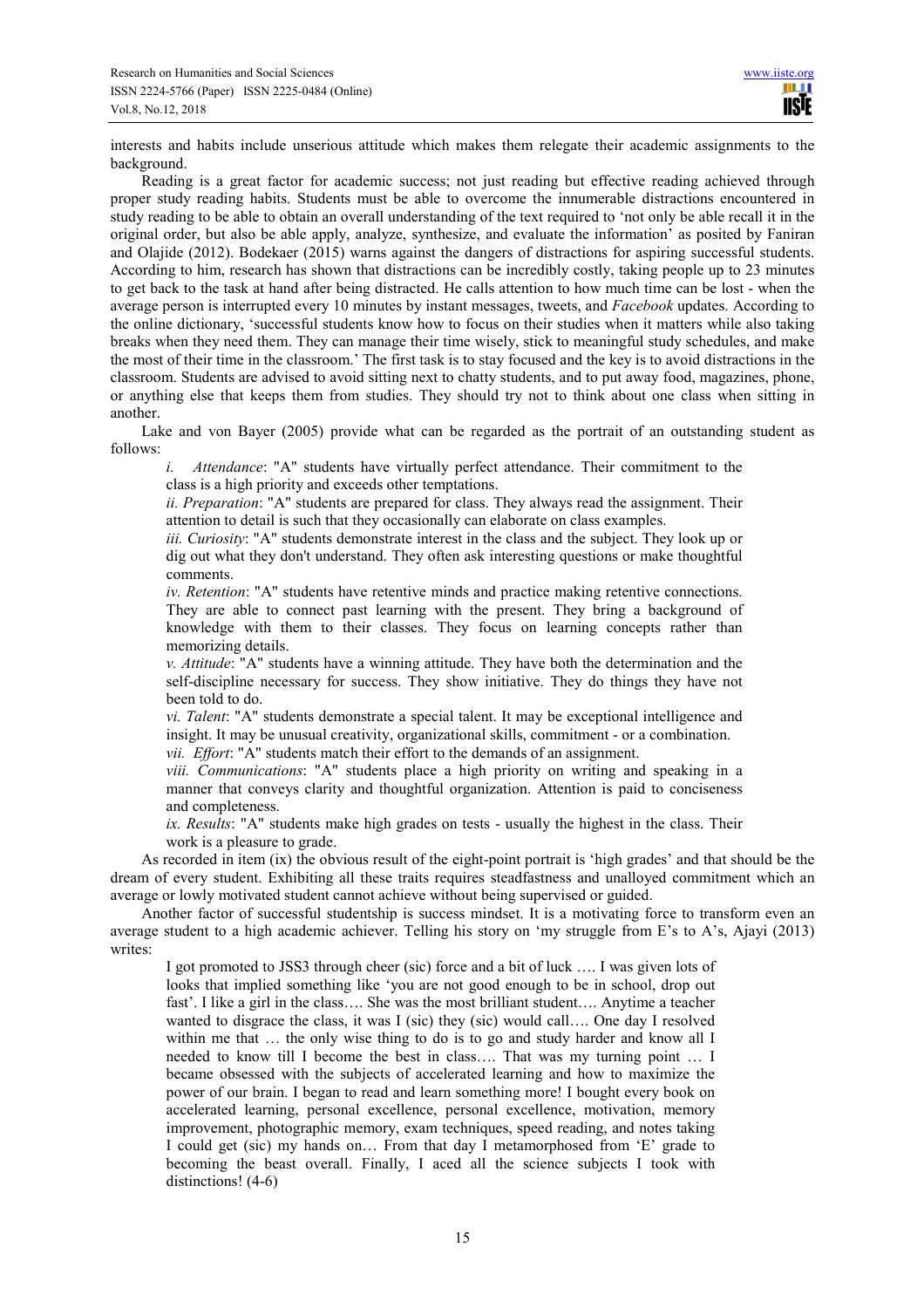Success mindset is a key quality every student should possess as it serves as the foundation upon which other factors are built. Chegg (2017) calls it a 'bonus habit' when he advises aspiring successful students to always visualize success for it is helpful to imagine the end product: that is, to really picture what it will be like, and to experience the good feelings that will come with it. This provides motivation and energy and makes it all seem worthwhile. Students with high success mindset will require less prodding to engage in study reading. According to Learning Petals (2017),

people with success mindset plan while others are playing; study while others are sleeping; decide while others are delaying; prepare while others are daydreaming; begin while others are procrastinating; work while others are wishing; save while others are wasting; listen while others are talking; smile while others are frowning; commend while others are criticizing; and persist while others are quitting.

Goodin (2012) calls on students to develop ability to rely on own strengths and know the weaknesses. He frowns at a situation where students wait to be told all the time what to do, when to do it, and how to do it. While agreeing that extrinsic motivation is necessary for success, he charges students to engage in search for success to avoid what he calls 'the imposter syndrome', which makes students believe that all that has been got is based on luck. To him, what students often describe as luck is actually the audacity of being at the right place at the right time with work and precise skills. The popular adage is proven to be true that if you aim at nothing, you will hit it. Bovee (2017) is quoted to have said, 'failure establishes only this, that our determination to succeed was not strong enough'. It is in this vein that everything should be done to prompt and assist the students to develop success mentality in view of its intrinsic value to integrated study reading, effective time management, and high academic achievement outcome.

In conclusion, as stake-holders in the development of the nation, the students who are regarded as leaders of tomorrow, must be well guided to live a focused life through success mindset and the can-do spirit. An institution that does not discourage loafing among the students and arrest unrestrained lifestyle is preparing itself for anarchy. Where students are not properly guided and mentored to cultivate a can-do spirit and work themselves to success, outstanding achievements and world class breakthroughs will be far-fetched. All hands must be on deck to transform the majority of students in the tertiary institutions from the average rating to firstclass achievers in their academic pursuits. The way to achieve this is to regulate and monitor the students' practice of study reading. Everything necessary should be put in place to ensure that they jettison their laissezfaire attitude and give their studies a top priority in their daily schedule. This is the focus of this study. It is being conducted to see how institutionalized, integrated and monitored practice of study reading by the students will affect their success mindset and academic achievement.

# **2. Statement of the Problem**

The Faculty of Humanities at the University of Manchester (UM) released on its study skills website a plan of action for their students interested in study reading. It is instructive to note that the plan covers not only the weekdays but also weekends (UM, 2001). The implication is that in whatever he or she does every day of the week a student is expected to engage in one study activity or the other. The thinking is that the students will be sufficiently reminded and prompted to engage in the provided plan of study reading. For him to succeed in his studies, therefore, a serious-minded student must incorporate academic pursuits and reading plans into his daily activities. However, the fact of life is that not all students can be equally serious-minded or self-motivated. Some are bound to be unserious, slack and unwilling, needing a pushing influence before they can invest optimum time and efforts in their study. This study was therefore conducted to see if there would be significant differences in students' academic success mindset and academic achievement traceable to the practice of integrated study reading designed to provide the necessary monitoring and driving force that will inspire, enthuse, and spur the students to engage in regular study reading.

# **3. Research Hypotheses**

The following three null hypotheses were tested:

- H01: There would be no significant difference in the main effect of treatment on students' academic achievement
- H<sub>0</sub>2: There would be no significant difference in the main effect of treatment on students' academic success mindset
- H<sub>0</sub>3: There will be no significant difference in effect of treatment between academic success mindset of National Diploma and Higher National Diploma students.

#### **4. Objectives of the Study**

Some of the useful purposes of this study are to promote the rate of students' academic success, to stem the rate of students' failure in examinations, to stem the rate of examination mal-practices, to stem the rate of suspension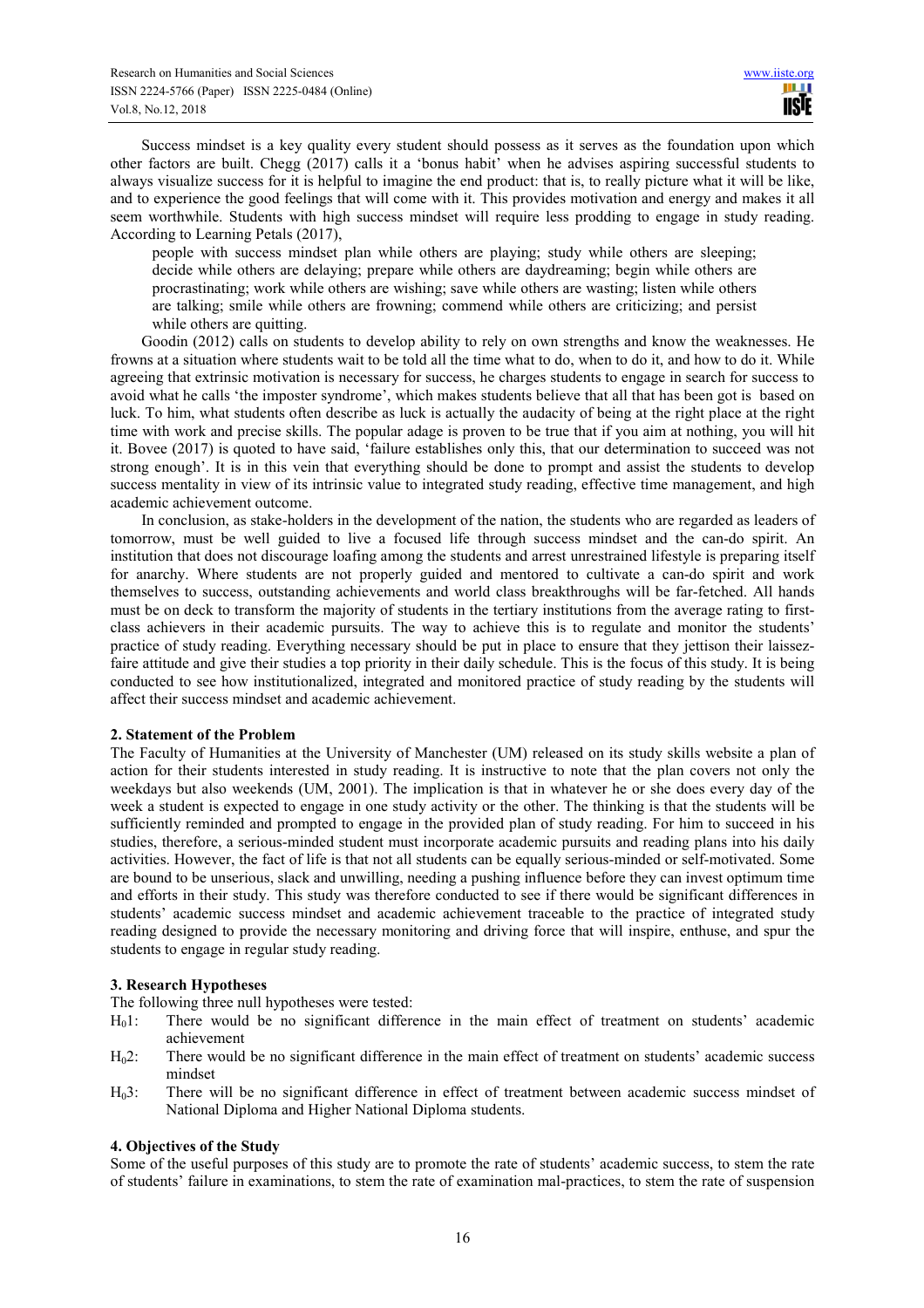and expulsion of students for examination mal-practices, to ensure that more students graduate with higher grades, to stem the tide of anti-social behaviours among students, and to maximize the use of the physical and elibrary facilities. The study was expected to meet the following objectives, among others: to institutionalize the practice of study reading; to assist the students to achieve their academic goals; to promote qualitative and positive studentship; to promote scholarship among students; to inculcate effective time management in students; to promote in the students a high sense of responsibility and commitment; to encourage students to develop positive academic success mindset; and to raise the standard of education in the tertiary institutions evidenced by students' high academic achievement.

# **5. Research Design**

The study adopted the post-test control group quasi-experimental design. Students in all polytechnics and colleges of technology in the nation constituted the research population. One college of technology was purposively selected for the study based on proximity to researchers. Two of the four faculties in the institution were also purposively selected based on the researchers' involvement. The study samples were students from three purposively selected departments being taught by the co-researchers. The first co-researcher taught same course at HND level of a department and at ND level of another department. The second co-researcher taught same course at HND and ND levels of the same department. From each class, one hundred (100) students were randomly selected for the study and randomly assigned to experimental and control groups of 50 students each. In the four departments, a total of two hundred (200) students respectively made up the experimental and control groups. The sample size was four hundred (400).

## **6. Variables**

The study had one independent variable: Integrated Study Reading and three dependent variables (i) Success Mindset, and (ii) Academic Achievement

#### **7. Instruments**

Two instruments were used for the study. The Effect of Integrated Study Reading Questionnaire (EISRQ) designed by the researchers contained 30 items crafted to capture the students' time management and success mindset indices and practices before and during treatment. Students were required to respond to each item by picking one of the four options: *Very often, Often, Not often,* and *Never*. It had a split-half reliability index of .85. The second instrument labelled *Test of Students' Achievement* (ToSA) was in four variants. ToSA I-IV were examination questions constructed by course lecturers and submitted along with marking guides for moderation and final approval at the departmental level. The usual practice was for the departmental heads to send the questions to external moderators for their expert input.

ToSA I: Examination questions for national diploma students in the Department of Banking and Finance

ToSA II: Examination questions for higher national diploma students in the Department of Banking and Finance

ToSA III: Examination questions for higher national diploma students in the Department of Mathematics and **Statistics** 

ToSA IV: Examination Questions for national diploma students in the Department of Computer Science

## **8. Treatment Procedure**

All the research subjects were first lectured on the importance of study reading, academic success mindset and time management. The students were thereafter randomly assigned to experimental and control groups. Experimental group were given EISRQ to fill and submit immediately and the two groups were taught together in their various classes and given similar tests and home assignments. While the control group did not have any further interaction with lecturers on the matter pertaining to study reading, the experimental group was closely monitored and guided in their study reading and time management efforts.

Researchers ensured that the experimental group went over the day's topic before they returned home after the day's work. Since lectures were held once a week, the lecturers gave the students assignments to submit either physically to their offices at specified times every day of the week. Assignments treated during weekends were to be submitted at specified times on Monday morning. The researchers also provided them with suggested reading lists and topics which they were mandated to read and show proof of reading. Researchers made arrangement with library staff to monitor students' daily visits to the libraries during the day.

Similarly, to ensure that students read and did their take home assignments after school libraries had closed for the day, researcher made provisions for well illuminated reading rooms that opened from 7.00-10.00 every night and 5.00 to 7.00 every morning throughout the research period. To facilitate access to online reading materials students were provided with internet connectivity. Arrangements were also made to record their visits to the reading rooms. At the end of ten (10) weeks, the two groups wrote similar tests. The experimental group was made to fill the EISRQ once again to get their post-treatment responses.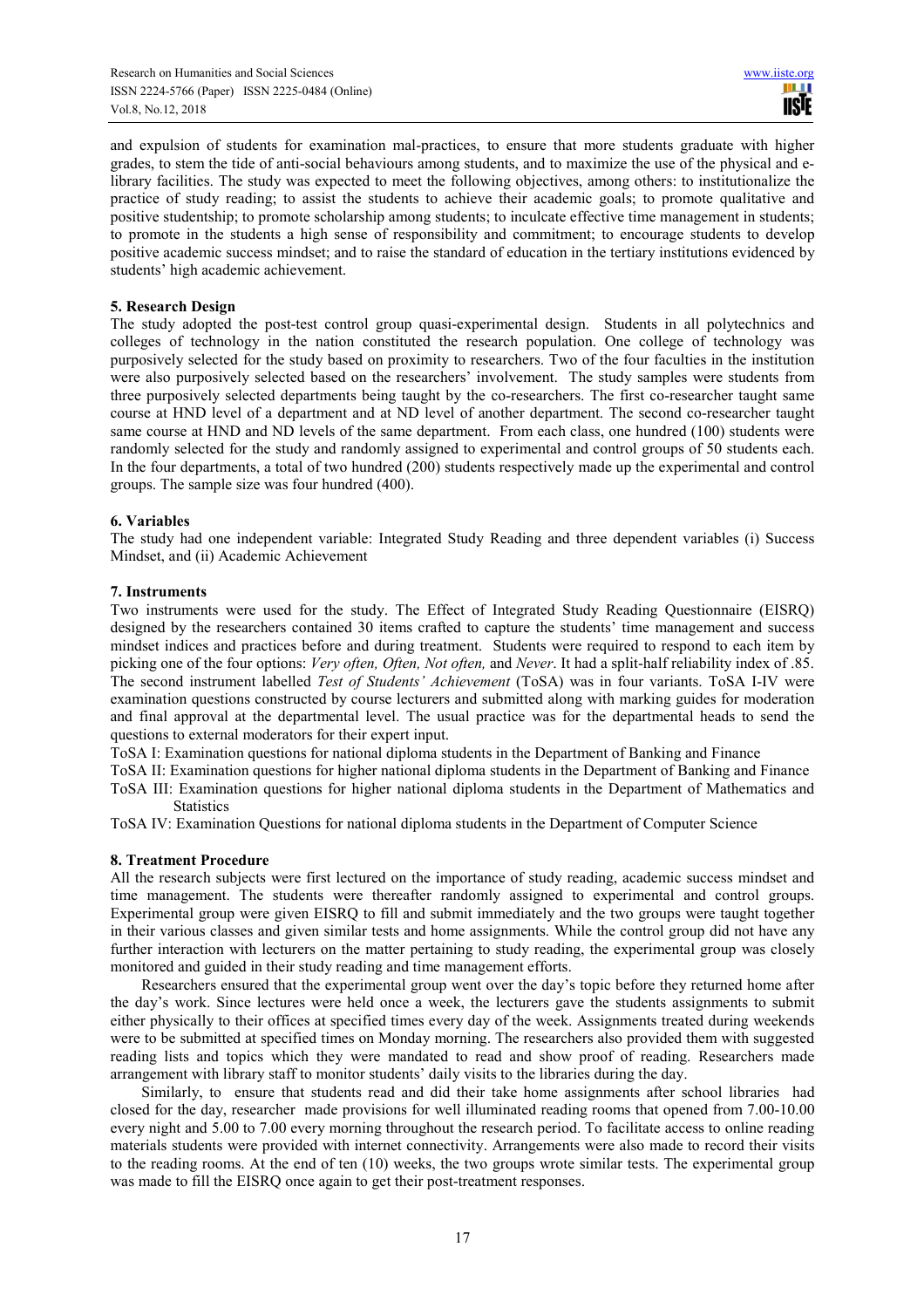# **9. Data Presentation, Analysis, and Discussion**

*H01:* There would be no significant difference in the main effect of treatment on students' academic achievement

To determine the effects of treatment students' academic achievement, the examination results of the experimental and controlled groups were compared to determine the difference. The results were grouped into 7 as follows: 90-100 (**7)**; 80-89 (**6)**; 70-79 (**5)**; 60-69 (**4**); 50-59 (**3)**; 40-49 (**2)**; 0-39 (**1)**. The frequency of students that obtained the scores in each group was obtained and compared. The test of significance was conducted for the difference at  $p<05$ .

| <b>Marks</b><br>Range | Value | <b>Control Group</b><br>$N=200$ |          | <b>Experimental Group</b><br>$N=200$ |       |  |  |
|-----------------------|-------|---------------------------------|----------|--------------------------------------|-------|--|--|
|                       |       | <b>Score</b><br>Frequency       |          | Frequency                            | Score |  |  |
| $0 - 39$              |       | 12                              | 12       |                                      |       |  |  |
| 40-49                 | 2     | 64                              | 128      | 16                                   | 32    |  |  |
| 50-59                 | 3     | 88                              | 264      | 76                                   | 228   |  |  |
| 60-69                 | 4     | 36                              | 144      | 54                                   | 216   |  |  |
| 70-79                 | 5     |                                 |          | 36                                   | 180   |  |  |
| 80-89                 | 6     |                                 | 0        | 18                                   | 108   |  |  |
| 90-100                |       |                                 | $\theta$ |                                      |       |  |  |
|                       |       | 200<br>548                      |          | 200                                  | 764   |  |  |

**Table 1a: Achievement Scores of Experimental and Control Groups** 

# **Table 1b: Independent Samples t-test**

| Group               | <b>Number</b> | Mean | <b>SD</b> | df  | Sig. |
|---------------------|---------------|------|-----------|-----|------|
| <b>Experimental</b> | 200           |      |           |     |      |
| Control             | 200           |      |           | 398 |      |

# **Analysis**

Table 1a shows not one student in the experimental group scored 40 per cent or below while 6 per cent of the control group falls in that category. Also, while not one student in the control group scored above 70 per cent; 27 per cent of the students in the experimental group scored higher than 70 per cent; some of them (9%) scoring above 80 per cent.

Table 1b shows the result of the independent samples t-test conducted to determine if there was a significant difference in the mean score of the students in the experimental and control groups. Students in the experimental group performed better  $(M = 3.82; SD 1.10)$  than their colleagues in the control group  $(M = 2.74; SD = 0.82)$ . The mean difference 1.08 was statistically significant  $t(398) = 11.11$ ,  $p < 0.05$ . The null hypothesis was therefore rejected.

*H02:* There would be no significant difference in the main effect of treatment on students' success mindset To determine the effect of treatment on time management, the pre-treatment and post-treatment data from the questionnaire administered on the experimental group were collated and compared. Numerical values were given to students' response to each item as follows: *Very often 3; Often 2; Not often 1; Never 0.* The t-test of significance was conducted on the difference in the pre-treatment and post-treatment scores at  $p<0.05$ .

**Table 2a: Students' Pre- and Post-Treatment Success Mindset** 

| Response          | Value | <b>Pre-Treatment</b> |              | <b>Post-Treatment</b> |              |  |
|-------------------|-------|----------------------|--------------|-----------------------|--------------|--|
|                   |       | Frequency            | <b>Score</b> | Frequency             | <b>Score</b> |  |
| <b>Very Often</b> |       |                      | 96           | 110                   | 330          |  |
| Often             |       | 106                  | 212          | 85                    | 170          |  |
| Not often         |       | 62                   | 62           |                       |              |  |
| <b>Never</b>      |       |                      |              |                       |              |  |
|                   |       | $N = 200$            | $270 -$      | 200                   | 505          |  |

#### **Table 2b: Paired Samples t-test**

| Group                 | <b>Number</b> | Mean          | <b>SD</b>      | Df  |        | Sig. |
|-----------------------|---------------|---------------|----------------|-----|--------|------|
| <b>Post-treatment</b> | 200           | つくつ<br>ر ر. ے | 0.549          |     |        |      |
| <b>Pre-treatment</b>  | 200           | 1.85          | $0.67^{\circ}$ | 199 | 20.330 |      |
|                       |               |               |                |     |        |      |

# **Analysis**

Table 2a shows that there is a remarkable difference in students' success mindset practices after treatment. From 13.5 per cent, the population of those who now applied success mindset practices moved to 54.5 per cent. Only 4.5 per cent indicated that their time management practices were still '*not often*' but it was a great improvement on 34 per cent that fell into similar category at the pre-treatment level.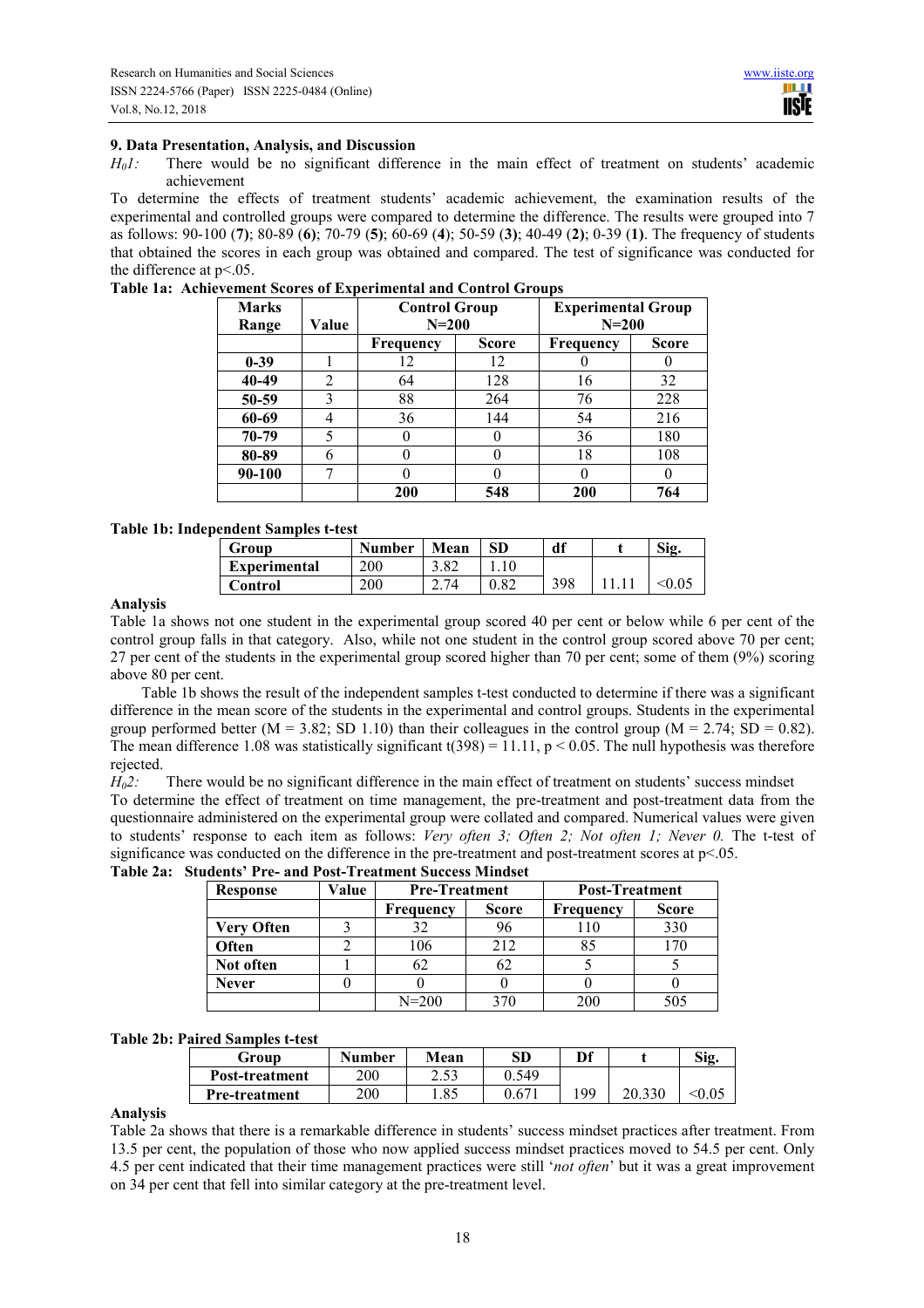Table 2b shows the results of the correlated (paired) samples t- test conducted to determine the effect of treatment on the experimental groups' success mindset. Post-treatment mean score was higher (M=2.59; SD=0.49) than pre-treatment mean score  $(M=1.85; SD=0.67)$ . The mean difference 0.68 was statistically significant, t (199) = 20.33,  $p < 0.05$ . The null hypothesis was therefore rejected.

## *H03: There will be no significant difference in effect of treatment between academic success mindset of National Diploma and Higher National Diploma students.*

To determine the difference in effect of treatment between ND/HND students' academic success mindset, the samples in the experimental group were stratified into ND/HND and the difference in their respective response ratings were compared. The t-test of significance was conducted on the difference at  $p<05$ . **Table 3a: ND/HND Students' Academic Success Mindset**

|            | a: ind/filmd students academic success minuset |      |      |     |      |       |                |  |  |  |  |  |
|------------|------------------------------------------------|------|------|-----|------|-------|----------------|--|--|--|--|--|
|            |                                                | Min. | Max. | Sum | Mean | S.D   | <b>SE Mean</b> |  |  |  |  |  |
| <b>ND</b>  | $00^{\circ}$                                   |      |      | 243 | 2.43 | . پ ل | .056           |  |  |  |  |  |
| <b>HND</b> | 00                                             |      |      | 247 | 2.47 | .594  | .059           |  |  |  |  |  |

# **Table 3b: Paired Sample t. test**

|           | Mean    | S.D  | <b>Std Error</b><br>Mean | 95% Confidence<br><b>Interval of Difference</b> |       |         | df |      |        |
|-----------|---------|------|--------------------------|-------------------------------------------------|-------|---------|----|------|--------|
| HND       |         |      |                          | Lower                                           | Upper |         |    |      |        |
| <b>ND</b> | $-.040$ | .281 | .028                     | $-.096$                                         | .016  | $-1.42$ | o٥ | .882 | < 0.05 |

## **Analysis**

Table 3a shows a marginal difference of 4 in the sum of scores and 0.04 in the mean scores of National Diploma and Higher National Diploma students in academic success mindset. In Table 3b we see a very high correlation co-efficient of .88 which is quite significant at p<0.05. This implied a strong relationship between the academic success mindset of ND and HND students. As the ND students gain more in academic success mindset due to intervention so do the HND students. The marginal mean difference of .04 between the two levels is found to be not significant t (99) = -1.421,  $p < 0.05$ . The null hypothesis was therefore not rejected. There was actually no significant difference in the difference recorded in the students' academic success mindset of ND and HND students.

## **Discussion**

The results from this study have confirmed Lake and von Bayer's (2005) postulation that students make high grades on tests - usually the highest in the class - when they record perfect attendance at lectures; always prepare for class by reading the assignment; demonstrate interest in the class and the subject by asking interesting questions or making thoughtful comments; have retentive minds by connecting past learning with the present; exhibit both the determination and the self-discipline necessary for success; match efforts to the demands of an assignment; and place a high priority on writing and speaking in a manner that conveys clarity and thoughtful organization. The intervention provided in this study based on the researchers' conviction that exhibiting all these traits requires steadfastness and unalloyed commitment which an average or lowly motivated student cannot achieve without being supervised or guided has actually been justified to a large extent.

As explained earlier, study reading requires the student to pay close attention to the text. It is done with undistracted attention to details and analysis especially when one is aware that the material will later have to be recalled, discussed, evaluated and applied. This study is in tune with the submission of Faniran and Olajide (2012) that when a student has obtained an overall understanding of the text he is able to not only recall it in the original order, but also apply, analyze, synthesize, and evaluate the information. Much of what goes on in an examination tests students' ability in these aspects so it is quite understandable that more of the experimental group students were able to perform better in the test than their control group counterparts.

This study has also established student with high level of academic success mindset also invariably gave themselves to consistent study reading practices. Success mindset has been variously described as a bonus habit that makes student to always visualize success and imagine the end product (Chegg, 2017) and an intrinsic motivation that promotes search for success (Goodin, 2012). This study has confirmed success mindset as truly key quality that serves as the foundation upon which other factors like study reading are built. As posited by Learning Petals (2017) the students in the experimental group either *very often* or *often* planned while others are playing; studied while others were sleeping; decided while others were delaying; prepared while others were daydreaming, began while others were procrastinating; worked while others were wishing, and persisted while others were quitting.

With high success mindset students were able to key into, and benefit from, the constant prodding and pushing provided in integrated study reading scheme which others oftentimes consider as unbearable and wicked. They believed it is *very true* that a student should not just read but study, that examination time ought not to be the most stressful time for a student; that lack of electricity supply should not pose a problem to students' study exercise; that student's contact with lecturers on academic matters should not be restricted to the lecture room;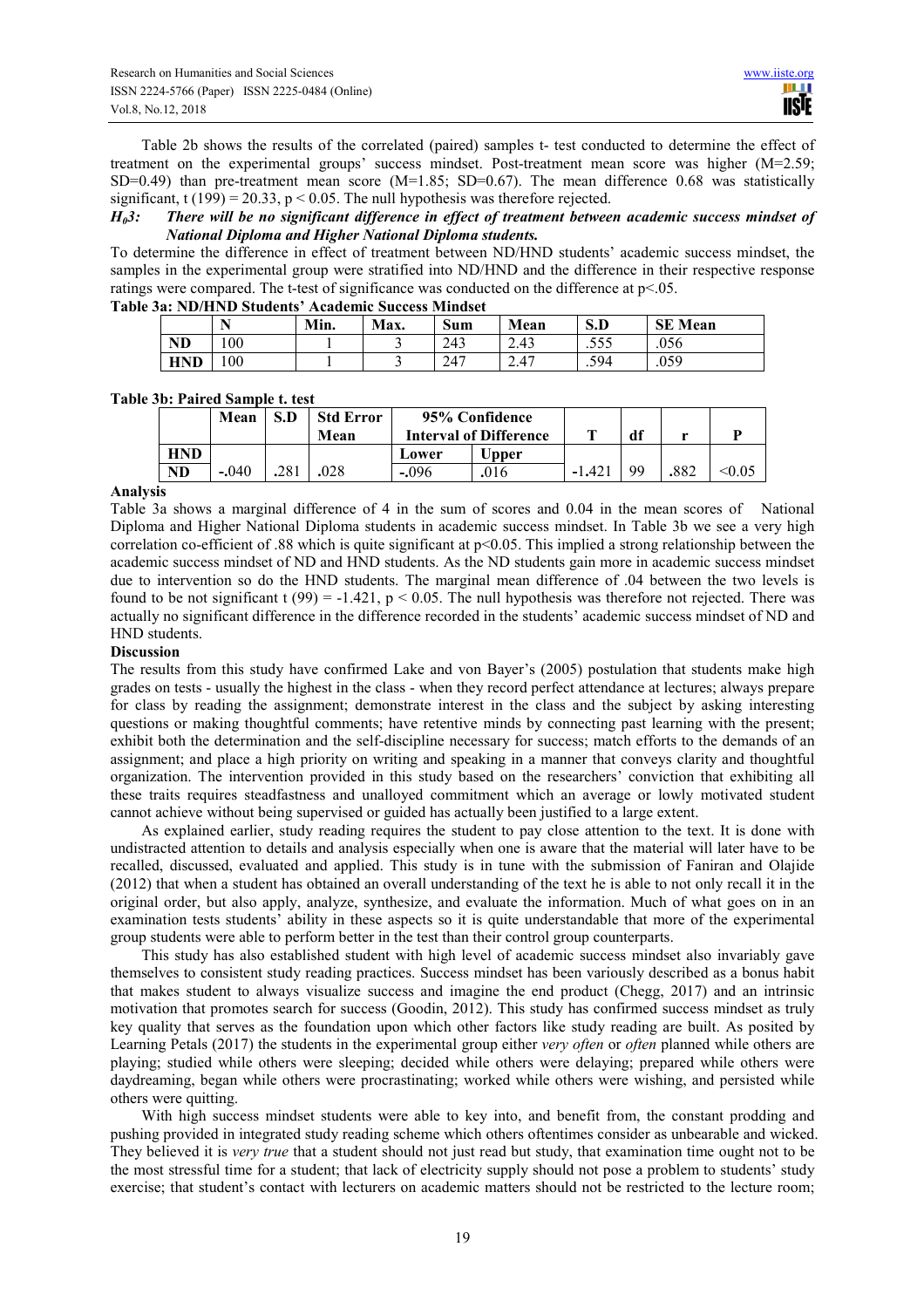that nothing should hinder a student from going through his or her notes regularly; and that a student should have study time schedule such that assignment should not be delayed or kept till the following day.

The academic success mindset greatly influenced students to engage in dedicated study reading irrespective of their classes or level whether National Diploma (ND) or Higher National Diploma (HND) all of which led to higher academic achievement when compared with students in the control group. From the lowest level of the educational enterprise to the highest, study reading is needful for the student and effective in achieving high academic achievements

#### **10. Conclusion**

This study has confirmed that regulated and monitored practice of study reading referred to as integrated study reading in this research, enhances students' higher academic achievement as it trains them to jettison their laissez-faire attitude and give their studies a top priority in their daily schedule. It has also been confirmed that every student has the potential to make high grades in the examination and come out successful in his study if he/she is closely monitored and supervised to constructively engage in study related activities like more regular lecture attendance, more visits to the libraries, timely submission of assignments, more study reading time, cut in unnecessary distractive engagements, more organized work schedules, and regulated leisure activities. Another salient conclusion is that it really pays off for a student to engage in one study activity or the other every day of the week no matter what other schedules he/she may have.

Also, this study confirmed that consistent and monitored practice of study reading tended to promote in the students irrespective of their level a high academic success mindset which invariably leads to higher academic attainment. Students in higher institutions which are non-residential in nature will surely benefit from the implementation of integrated study reading.

#### **11. Recommendations**

The first major recommendation following from this study is that students' study reading should not only be facilitated but also closely monitored especially in non-residential tertiary institutions. It is time to jettison the thinking that once they are taught the principles, the students will go ahead on their own to practice study reading when the reality is that a good number of the students take the prevailing liberty in tertiary institutions for license and do not practice study reading because there is no regulated monitoring. The common tide should be stemmed where majority of the students delay their serious reading till few days to examinations when they now 'burn the mid-night oil'.

Institutional arrangements should be made for the students to be closely monitored in their study reading efforts by ensuring that they go over the day's work before they return home after the day's work; giving them assignments to do and submit at specified times every day of the week including weekends which could be done on dedicated electronic platforms; providing them with reading lists and topics which they must read and show proof of reading by submitting their jottings; and ensuring that the students visit the library daily during the day and reading rooms after school hours when the library has closed. Institutional arrangements should also be made for library personnel to monitor students' use of the physical and electronic libraries. To assist students in non-residential institutions in their efforts to read and do their take-home assignments after school had closed provision should be made for well illuminated and secured reading rooms. Institutional arrangements should also be made to provide regular internet connectivity for students' use at highly subsidized rate if not totally free.

At the onset of their entry into the institution students must also be taken through series of talks and seminars on the values of academic success mindset practices during the orientation programmes organized by the institution's directorate of students' affairs and at the faculty/departmental levels. The topic should also be repeated regularly during departmental and faculty seminars. If students start up and constantly operate with very high success mindset they will tend to be more focused on their study reading activities, will not mind to be driven hard by the lecturers, and will thus benefit maximally from the practice of integrated study reading. All these require the active participation of the lecturers and they should be sufficiently motivated to participate actively in the task.

#### **References**

Ajayi, Y.O. (2013): *Getting Distinction Grades in your Exams Every-time*. Abuja, Applewells Publishing Company

Bodekaer, M. (2015): 5 Ways Students Can Avoid Distractions; https://www.labster.com/blog/5-ways-Howyou-can-avoid-distractions-as-a-student

Bovee (2017) sourced from the Quotations section of Power Bible CD. Accessed 05/01/2017

Chegg (2017): *10 Habits of Successful College Students*

https://www.chegg.com/play/life-hacks/productivity/10-habits-of-successful-college-students/Accessed 05/01/2017